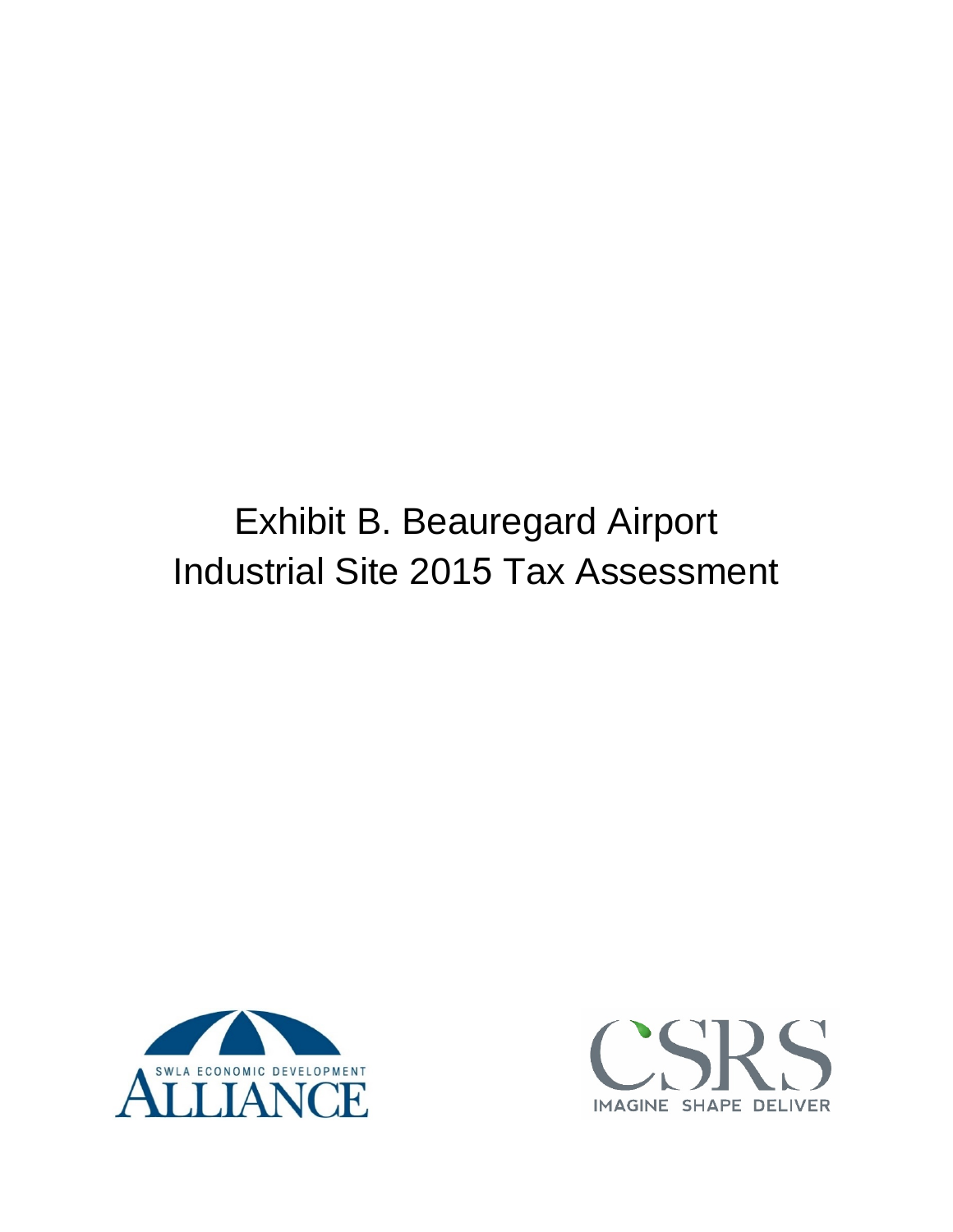# Print Page 1 of 2 Beauregard Airport Industrial Site 2015 Tax Assessment

## **Beauregard Parish Assessor Current Assessment Listing**

#### **Parcel#**

9300000500 View on Map (http://atlas.geoportalmaps.com/beauregard/q/Parcel? ParcelNumb=9300000500)

#### **Primary Owner**

BEAUREGARD PARISH POLICE JURY **Mailing Address** AIRPORT DISTRICT #1 70634-0000

#### **Ward**

WARD 3

#### **Type**

Exempt Property

#### **Legal**

EXEMPT ROLL:

BEGINNING AT THE SW CORNER OF SECTION 10; THENCE NORTH ALONG THE WEST LINE OF SAID SECTION 10 AND THE WEST LINE OF SECTION 3 TO THE NW CORNER THEREOF; **THENCE** 

EAST ALONG THE NORTH LINE OF SAID SECTION 3 AND THE NORTH LINE OF SAID SECTIONS 2,1 AND 6 TO THE NE CORNER OF THE W/2 OF THE E/2 OF SAID SECTION 6; THENCE SOUTH ALONG THE EAST LINE OF SAID W/2 OF THE E/2 OF SECTION 6 TO THE NW CORNER OF THE SE/4 OF THE SE/4 OF SAID SECTION 6; THENCE EAST ALONG THE NORTH LINE OF SAID SE/4 OF THE SE/4 OF SECTION 6 TO THE NE CORNER THEROF; THENCE ALONG THE EAST LINE OF SAID SECTION 6 AND THE EAST LINE OF SAID SECTION 7 TO A POINT ON THE NORTHWESTERLY LINE OF THE GULF, COLORADO AND SANTA FE RAILWAY COMPANY'S R-O-W; THENCE IN A SOUTHEASTERLY DIRECTION ALONG SAID NORTHWESTERLY R-O-W LINE

TO A POINT ON THE SOUTH LINE OF SAID SECTION 11; THENCE WEST ALONG SAID SOUTH LINE OF SAID SECTION 10 TO THE POINT OF BEGINNING; LESS AND EXCEPT THE FOLLOWING DESCRIBED TRACT: A TRACT OF LAND SITUATED IN THE W/2 OF THE W/2 OF S SECTION 6, TOWNSHIP 3 SOUTH, RANGE 9 WEST AND THE EAST 3/4 OF SECTION 1, TOWNSHIP 3 SOUTH, RANGE 10 WEST; CONTAINING 640 ACRES MORE OR LESS. CONTAINING 3,696.76 ACRES MORE OR LESS.

#### **Physical Address**

#### **Parcel Items**

**Property Class Assessed Value Units Homestead**